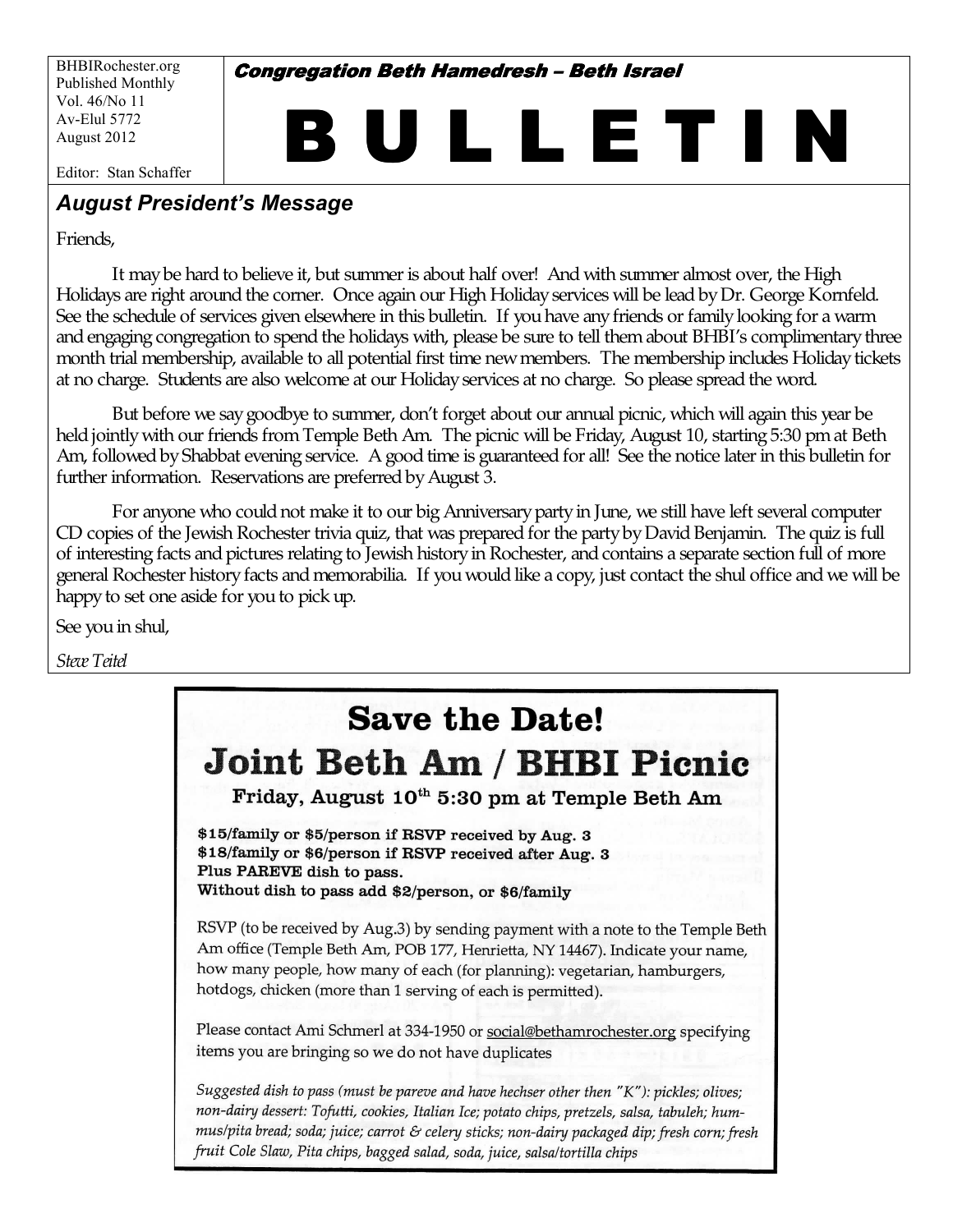# **BHBI CALENDAR OF EVENTS - AUGUST 2012**

| Friday    | Aug 3    | 7:00 PM | Shabbat Evening Service at Heather Heights in Pittsford<br>Light candles at 8:10 PM                                  |  |  |  |
|-----------|----------|---------|----------------------------------------------------------------------------------------------------------------------|--|--|--|
| Saturday  | Aug 4    | 9:30 AM | Shabbat Morning Service Torah: Vaetchanan                                                                            |  |  |  |
| Sunday    | Aug 5    | 9:00 AM | Service, Breakfast and Discussion.                                                                                   |  |  |  |
| Wednesday | Aug 8    | 7:30 PM | Small Conservative Shul Collaborative Torah Study at BHBI                                                            |  |  |  |
| Friday    | Aug $10$ | 5:30 PM | Joint Beth Am-BHBI Picnic at Beth Am Followed by Joint Shabbat<br><b>Evening Service</b><br>Light candles at 8:01 PM |  |  |  |
| Saturday  | Aug 11   | 9:30 AM | Joint Shabbat Morning Service with members of Temple Beth Am at BHBI<br>Blessing of the New Month Torah: Eikev       |  |  |  |
| Sunday    | Aug 12   | 9:00 AM | Service, Breakfast and Discussion                                                                                    |  |  |  |
| Monday    | Aug 13   | 7:30 PM | Monthly Meeting of the BHBI Board of Trustees                                                                        |  |  |  |
| Friday    | Aug 17   | 8:00 PM | <b>Shabbat Evening Service</b><br>Light candles at 7:50 PM                                                           |  |  |  |
| Saturday  | Aug 18   | 9:30 AM | Torah: Re'ei Rosh Chodesh Elul<br><b>Shabbat Morning Service</b>                                                     |  |  |  |
| Sunday    | Aug 19   | 9:00 AM | Service, Breakfast and Discussion                                                                                    |  |  |  |
| Friday    | Aug 24   | 8:00 PM | Shabbat Evening Service<br>Light candles at 7:39 PM                                                                  |  |  |  |
| Saturday  | Aug 25   | 9:30 AM | Shabbat Morning Service Torah: Shoftim                                                                               |  |  |  |
| Sunday    | Aug 26   | 9:00 AM | Service, Breakfast and Discussion                                                                                    |  |  |  |
| Friday    | Aug 31   | 8:00 PM | Joint Shabbat Evening Service with members of Temple Beth Am at BHBI<br>Light candles at 7:27 PM                     |  |  |  |

# **MAKE PURCHASES AT AMAZON.COM AT SUPPORT BHBI AT THE SAME TIME!**

Why not contribute to BHBI while making on-line purchases? It's easy to purchase gifts on-line at Amazon.com and support BHBI financially at the same time. Just go to the BHBI web page at [www.BHBIRochester.org](http://www.bhbirochester.org/) and click on the Amazon.com link. Each time you make a purchase after linking to Amazon.com from our web page, BHBI gets a percentage of the purchase price. The more you buy in this way, the more BHBI makes!

#### 

# **SMALL CONSERVATIVE SHUL COLLABORATIVE TORAH STUDY**

The next Small Conservative Shul Collaborative Torah Studysession will be heldat BHBI on Wednesday, August  $8<sup>th</sup>$  at 7:30 p.m. Come join in the lively discussion along with congregants from BHBI, Temple Beth Am and Temple Beth David.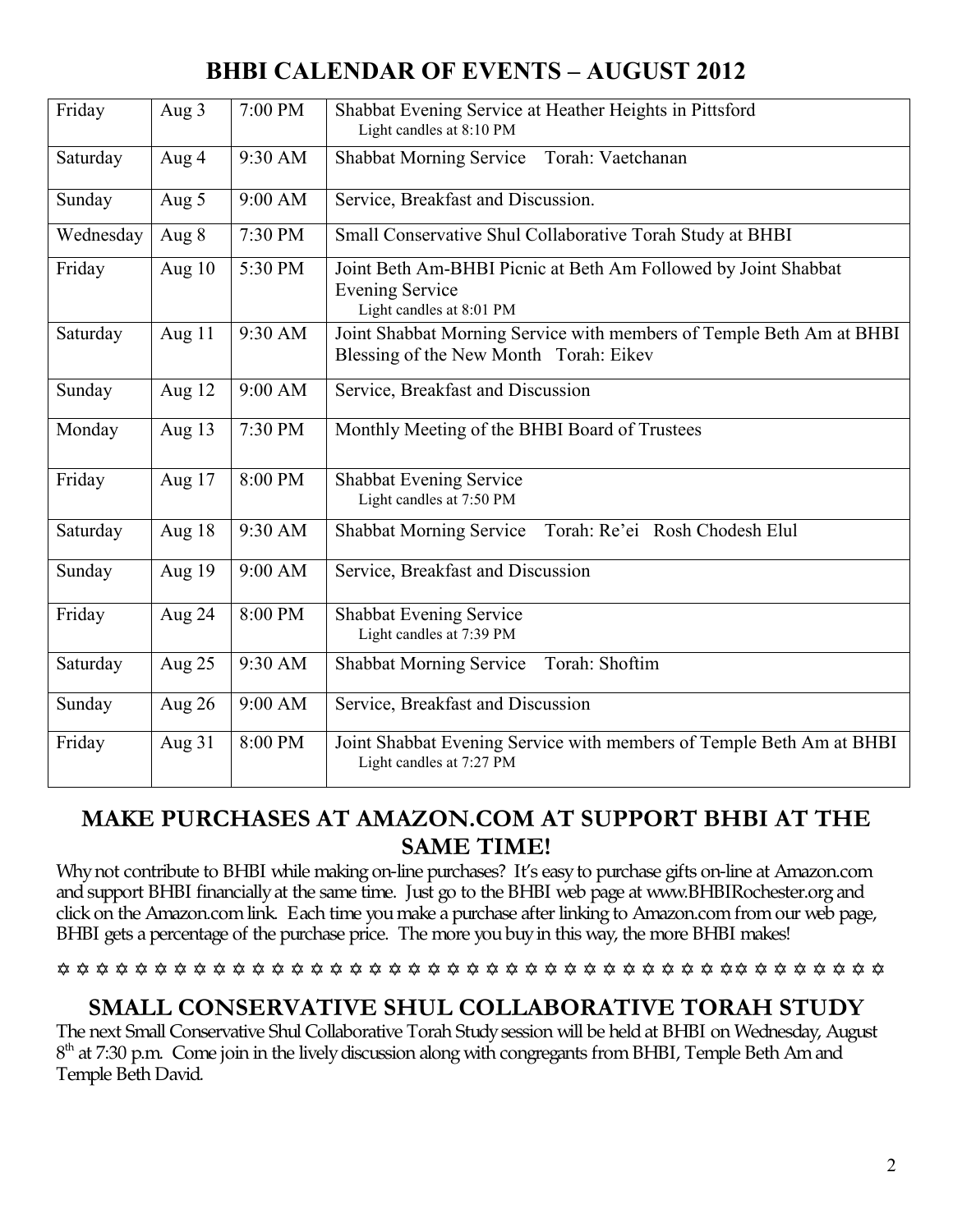# **DONATIONS THANK YOU FOR YOUR GENEROSITY!**

# **GENERAL FUND**

In memoryof Doriene Baker *Sue AnnBaker*

In memoryMichael Malka yNegri *MarcoMalka yNegri*

# **THANK YOU TO OUR KIDDUSH SPONSORS FOR THE MONTH OF JULY**

- July 7 Phil and Annette Garver in memory of David Gordon
- July14 Leon Metlayand Nina Klionskyin memoryof Nelli Ahuva Metlay
- July21 The Congregation
- July28 The Congregation

# **DO YOU KNOW ANYONE WHO IS UNAFFILIATED AND INTERESTED IN JOINING A CONGREGATION?**

Let them know about BHBI's special free 3 month trial membership (available to prospective first-time new members only). Have them contact BHBI at 244-2060 or [BHBI@ frontiernet.net](mailto:BHBI@frontiernet.net) and we will be happy to give them information about BHBI and this great offer!! With the High Holy Days approaching, now is a great time to tell your unaffiliated friends about our congregation and to urge them to visit.

# **HIGH HOLY DAYS**

The High Holy Days will soon be upon us. We will be having services on the following days:

- Selichot on Saturday, September  $8<sup>th</sup>$  at Beth Am movie at 8:30 pm, service at 10:30 pm
- Erev Rosh Hashanah 1st Day on Sunday, September  $16<sup>th</sup>$  at 7:00 pm
- Rosh Hashanah  $1<sup>st</sup>$  Day service on Monday, September  $17<sup>th</sup>$  at 9:00 am
- Tashlich and Mincha at Lake Riley on Monday, September  $17<sup>th</sup>$  at 6:45 pm
- Erev Rosh Hashanah 2<sup>nd</sup> Day service on Monday, September  $17<sup>th</sup>$  at 8:00 pm
- Rosh Hashanah  $2^{nd}$  Day service on Tuesday, September  $18^{th}$  at 9:00 am
- Yom Kippur Kol Nidre service on Tuesday, September  $25<sup>th</sup>$  at 6:30 pm
- Yom Kippur morning service on Wednesday, September  $26<sup>th</sup>$  at 9:00 am
- Yom Kippur Mincha service on Wednesday, September  $26<sup>th</sup>$  at 5:00 pm
- Yom Kippur Ne'ilah service on Wednesday, September  $26<sup>th</sup>$  at 6:00 pm

# **HIGH HOLY DAY TICKET SALES**

BHBI sells High Holy Day tickets to non-members for a very reasonable price. If you know someone who might be interested in purchasing High Holy Day tickets, have them contact BHBI.

# **BHBI WEBSITE**

Have you checked out the BHBI web site lately? If you haven't there is a lot that you're missing. The web site at [www.BHBIRochester.org](http://www.bhbirochester.org/) provides information about many aspects of our congregation, lists the BHBI calendar, has electronic versions of this and previous bulletins going back several years, has an extensive history of our congregation along with historic photos, includes photos fromseveral BHBI dinners, picnics andother special events, and has the unique Adon Olam Songbook with information on over 100 melodies for Adon Olam.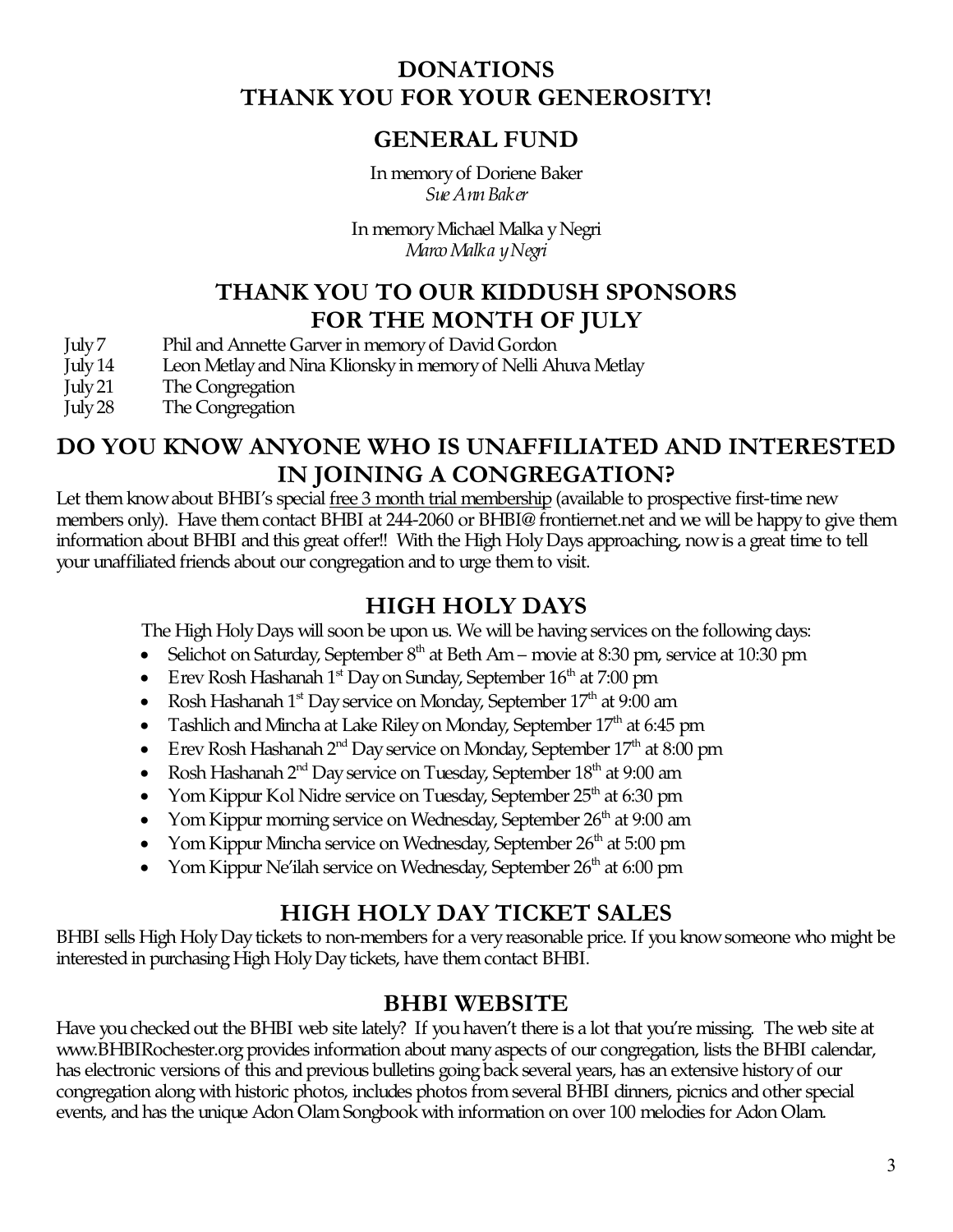# **YAHRZEITS**

At the following Shabbat Services, we will read the names of our late loved ones whose Yahrzeits will occur on that Shabbat or during the following week.

| August 3-4                                                                                                                                                     | Av                                     | August 10-11                                                                                                                                 | Av                                           | August 17-18                                                                                                                           | $Av -$<br>Elul                                                                              | August 24-25                                                                                                                                   | Elul                       |
|----------------------------------------------------------------------------------------------------------------------------------------------------------------|----------------------------------------|----------------------------------------------------------------------------------------------------------------------------------------------|----------------------------------------------|----------------------------------------------------------------------------------------------------------------------------------------|---------------------------------------------------------------------------------------------|------------------------------------------------------------------------------------------------------------------------------------------------|----------------------------|
| Abraham Heyman*<br>Phillip Boyarsky*<br><b>Charles Levinson</b><br>Jennie Braime*<br>Abraham I. Spector*<br>Alexander Aronov<br>Morris Ohl*<br>Sarah Applebaum | 17<br>18<br>18<br>20<br>20<br>21<br>21 | Bessie Gastel*<br>Rose T. Cohen<br>Jacob Osband*<br>Joseph Teitel<br>Samuel Wechsler*<br>Ruben Klein*<br>Esther Marker*<br>Sarah Weisenberg* | 25<br>26<br>26<br>26<br>26<br>27<br>27<br>28 | Harry Eber*<br>Bernard W. Engel*<br>Rose Gordon<br>Eva Lederman*<br>Albert Joffe*<br>Harold Krinsky*<br>Ethel Strom*<br>Tanya Yudelson | 30<br>30<br>30<br>$\overline{2}$<br>$\overline{4}$<br>$\overline{4}$<br>$\overline{4}$<br>5 | Celia Goodman*<br>Jennie Levinson<br>Irving Mack*<br>Fran Dubin Gulack<br>David Nidetz<br>Anna Zakofsky*<br>Sylvia Album*<br>Morris Mittelman* | 10<br>12<br>12<br>13<br>13 |
| Gastel*<br>Israel Osband*                                                                                                                                      | 22<br>22                               |                                                                                                                                              |                                              | Harold Schulman                                                                                                                        | 6                                                                                           | August 31-September 1                                                                                                                          | Elul                       |
|                                                                                                                                                                |                                        | *Denotes name<br>memorialized on<br><b>BHBI</b> Memorial<br>Plaque                                                                           |                                              |                                                                                                                                        |                                                                                             | Isidor Hess*<br>Frumeh Hinensky*<br>A. Ben Glasser<br>Celia Wolk<br>Leonard Mayer Grossman                                                     | 14<br>14<br>16<br>17<br>18 |

We pray that our mourners will be comforted among all the mourners of Zion and Jerusalem and that the memory of the deceased continues to be a blessing to all who knew them.

# **MEMORIAL PLAQUES**

You can memorialize a friend or loved one by purchasing a BHBI memorial plaque. Our memorial plaques are very reasonablypriced. For more information, contact Stan Schaffer at 473-8072 or [stanschaffer@ frontiernet.net](mailto:stanschaffer@frontiernet.net)

# **GOODSEARCH.COM**

Goodsearch.com is an on-line internet search program that pays non-profit organizations like BHBI a fee every time someone uses their search service. Go to [www.goodsearch.com,](http://www.goodsearch.com/) enter the search term that you want and put in BHBI on the line where it says Who Do YouGoodsearch For? BHBI will benefit fromeach search youmake!



So far our TOPS Gift Card fundraiser has been quite successful. Remember, TOPS Gift Cards are now available through BHBI in \$50 denominations. To purchase TOPS Gift Cards, contact Stan Schaffer at 473-8072 or by e-mail at stanschaffer@frontiernet.net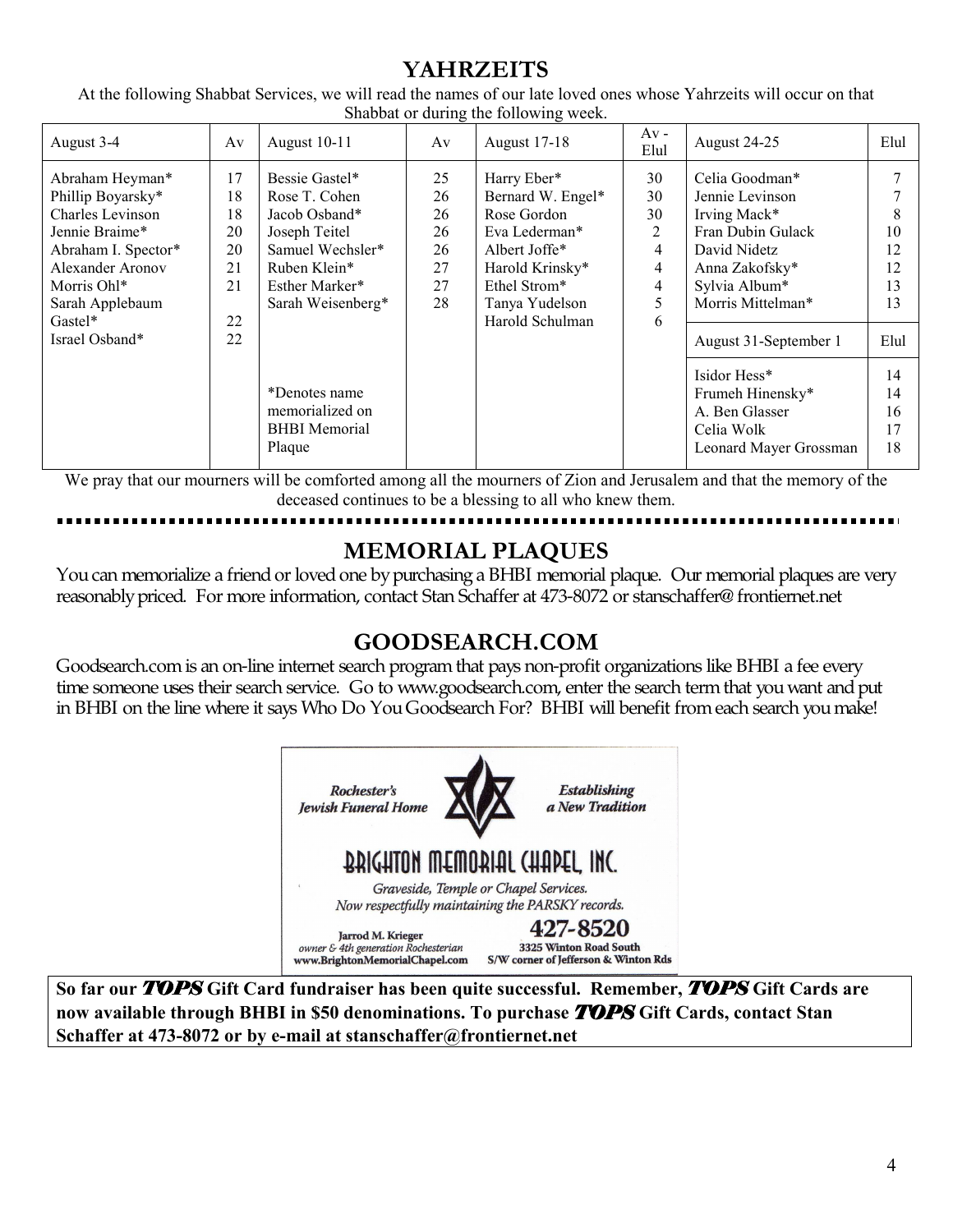# **EVENTS IN THE COMMUNITY**

Say Shalom 2 Summer An evening of movies and popcorn on Thursday evening, August 23<sup>rd</sup> at Meridian Park sponsored by the Jewish Federation. Events include Rosh Hashanah crafts and games from 6:30 to 7:30 pm, an ice cream social at 7:30 pm, a movie (Shalom Sesame's 'The Sticky Shofar') and popcorn for kids at 8 pm, and a movie ('Keeping Up with the Steins') and popcorn for adults at 9 pm. Bring chairs or a blanket. In the event of rain the event will be moved to the JCC.

# **WHO WERE THE MOST FAMOUS JEWISH OLYMPIC ATHLETES?**

In honor of the 2012 Olympic Games, here is a list of some of the most famous Jewish Olympic athletes (as compiled by Deborah Braconnier of Yahoo News):

### **Mark Spitz (USA)**

[Mark](http://www.markspitzusa.com/biography.html) Spitz is one of the most famous Olympic athletes of all time. In the 1968 Mexico CityOlympics, Spitz won two team gold medals in the  $4 \times 100$ -meter freestyle and the  $4 \times 200$ -meter freestyle relay. In the 1972 Olympic Games in Munich, Spitz won seven gold medals and broke seven world records. This amazing record held until Michael Phelps won eight medals in Beijing in 2008. One of Spitz's world records was not broken until a few months ago.

### **Dara Torres (USA)**

Olympic swimmer Dara [Torres](http://daratorres.com/biography.php) is the most decorated Jewish Olympian ever and has competed in five different Olympics between 1984 and 2008. She has won each of the three medals four times for a total of 12 Olympic medals which places her in a tie for fifth for all-time in medal wins.

### **Agnes Keleti (Hungary)**

When you think of Olympic gymnasts, you probably picture young girls usually under the age of 18. However, due to injuries andthe war, [Agnes](http://www.jewishsports.net/BioPages/AgnesKeleti%28Klein%29.htm) Keleti didnot compete in the Olympics until she was 31. At the 1952 Olympics in Helsinki, she won two gold, two silver anda bronze medal. To go even one step further, at the age of 35, she competed again at the 1956 Olympics in Melbourne and walked away with three more gold and two silver medals.

### **Mariya Gorochovskaya (USSR)**

Mariya [Gorochovskaya](http://www.jewishsports.net/BioPages/MariaGorokhovskaya.htm) competed in the 1952 Helsinki Olympics in gymnastics. She captured two gold medals and five silver medals and was the top medal winner among all athletes at that Olympics. Her seven medals rank her 11th for total medals and her five silver medals rank her second among women. However, she is the only athlete in those rankings that won all her medals in onlyone Olympics.

### **Lenny Krayzelburg (USA)**

[LennyKrayzelburg](http://www.jewishsports.net/BioPages/LennyKrayzelburg.htm) is a four-time Olympic goldmedalist in swimming. His first goldmedals came at the 2000 Olympics in Sydney when he broke new Olympic records in the 100m and 200m and helped his team set a world record in the 400m relay. He competed in the 2004 Athens Olympics and won his fourth gold medal in the 4X1000mrelay.